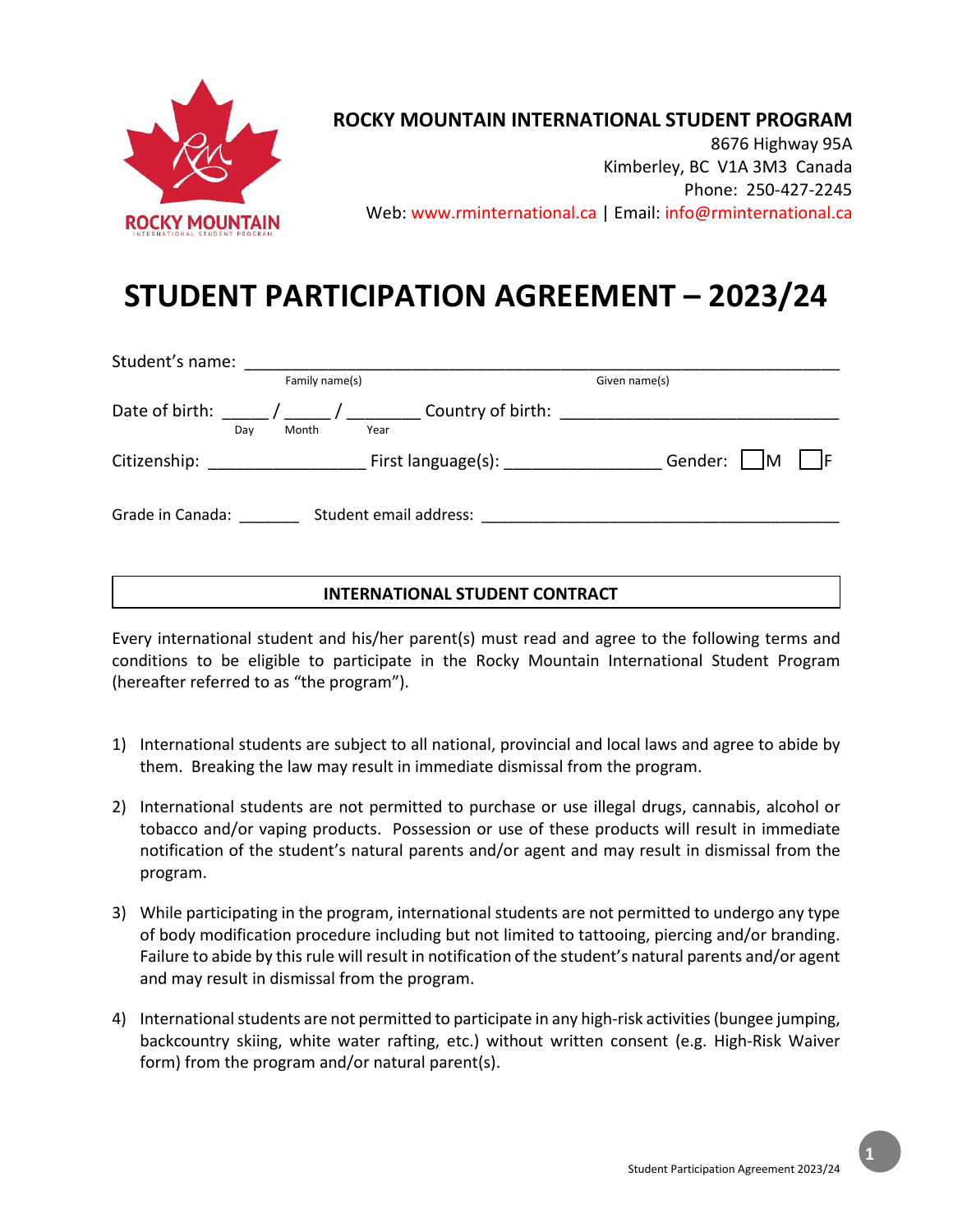- 5) Academic achievement is a program priority. Students who receive more than one "I" grade (Incomplete) on a report card and/or one "I" on consecutive report cards will be put on academic probation. If there is no improvement, students may be dismissed from the program.
- 6) International students must earn a minimum of an "S" grade (Satisfactory) for their Work Habits (attitude and effort) on their report cards. Students who receive more than one "N" grade (Needs Improvement) on a report card and/or one "N" on consecutive report cards will be put on academic probation. If there is no improvement, students may be dismissed from the program.
- 7) All students must attend classes and be on time. Repeated transgressions may result in academic probation. If there is no significant improvement, students may be dismissed from the program.
- 8) International students in the homestay program are not permitted to drive while participating in the Rocky Mountain International Student Program.
- 9) All students must wear helmets when participating in high-risk activities including but not limited to skiing/snowboarding, skateboarding/longboarding, biking and horseback riding. Natural parents and/or agents will be notified of non-compliance.
- 10) All students must, at all times, disclose their whereabouts to their host family and/or program staff. Untruthfulness regarding whereabouts may lead to dismissal from the program.
- 11) Students must activate and maintain a Canadian mobile phone account with a local number while in the program. Failure to comply may result in the student being excluded from program trips and activities.
- 12) In the event of a pandemic, all students must adhere to current federal, provincial, school district, and RMISP guidelines and regulations.

In addition to the above-listed terms and conditions, international students are subject to their Student Code of Conduct and all other school rules and regulations as applicable to all students at their host school.

School District No. 6 (Rocky Mountain) reserves the right to dismiss from the program any student whose health (physical, mental, or emotional) and/or behaviour, as determined by the administration of the host school and/or program staff, compromises the safety or security of the student or those around him/her. Students dismissed from the program for this or any of the above-listed reasons may not be eligible for a refund.

| Parent/Guardian #1 name (please print) | Parent/Guardian #1 signature | Date |
|----------------------------------------|------------------------------|------|
| Parent/Guardian #2 name (please print) | Parent/Guardian #2 signature | Date |
| Student name (please print)            | Student signature            | Date |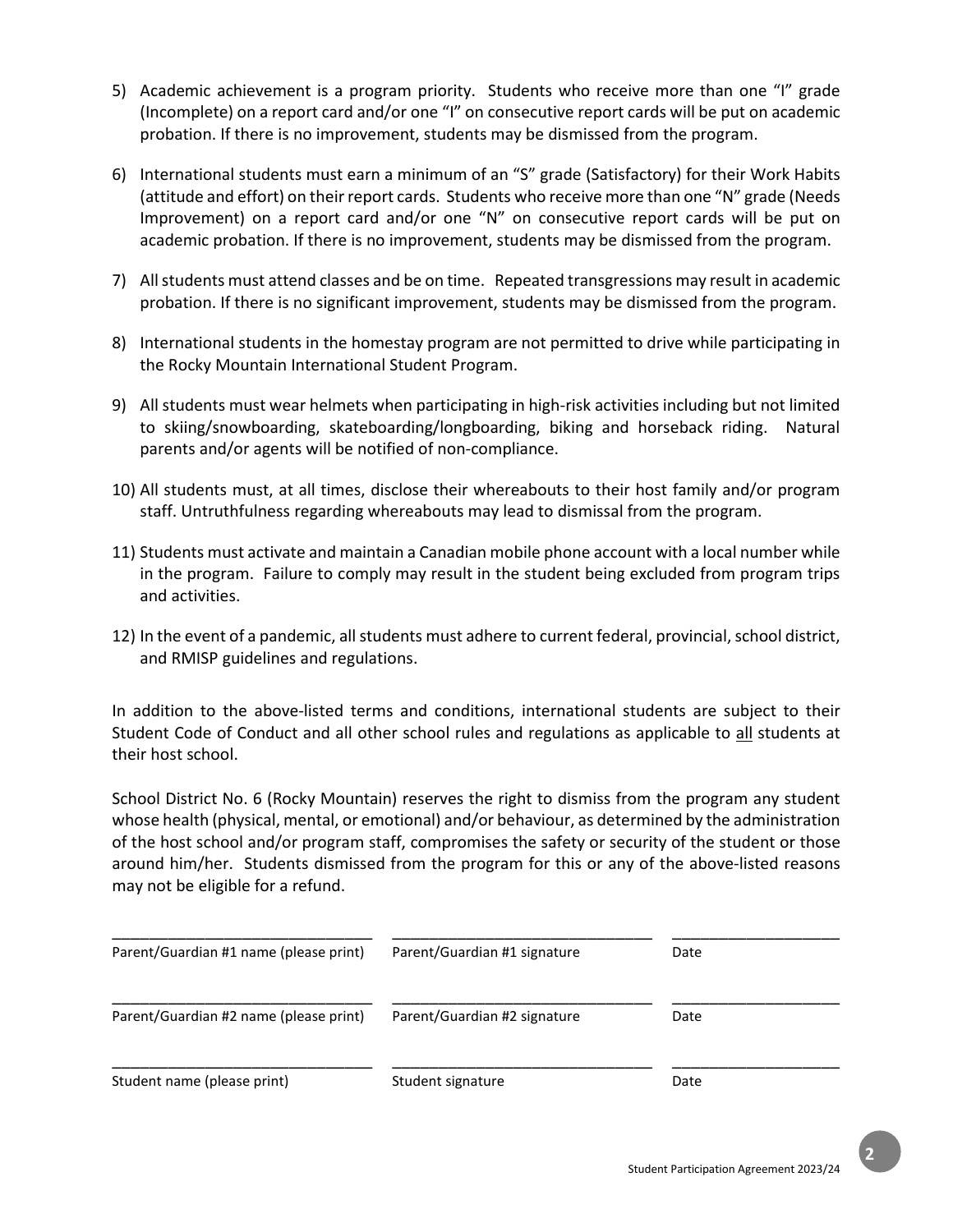#### **HOMESTAY PROGRAM TERMS AND CONDITIONS**

Students in the School District No. 6 (Rocky Mountain) homestay program are in the custodial care of the International Education Manager (or other program staff member) and must adhere to the following participation terms and conditions:

- Students may be held accountable for any damage they cause to the property of their host family including but not limited to their home, household items, and automobiles. Deliberate damage, particularly vandalism, may result in dismissal from the program.
- Students who wish to change their homestay placement must follow RMISP protocol before a move is granted.
- Students must make an effort to participate in family activities to maximize their homestay experience.
- Students are expected to speak English when in the presence of host family members or guests.
- Students must agree to follow the Homestay Policies and Procedures detailed in the *International Student Handbook* and any new guidelines or rules issued by program administration during their stay in the program.
- Students must complete online surveys designed to give program administration feedback on the student's in-school and homestay experience.
- Students must participate in group and/or individual meetings with the Homestay Coordinator at their host school or elsewhere to receive program information and/or evaluate and support the ongoing success of the homestay placement. Students may also need to be available for in-home visits/meetings if necessary.
- The Rocky Mountain International Student Program reserves the right to move students without notice if a Homestay Coordinator or program/school administration believes the student's health, safety and/or security is at risk. Students may also be moved (on short notice or otherwise) in cases of family emergencies and other extenuating circumstances as deemed necessary by a Homestay Coordinator or program/school administration. Temporary placements may be required until permanent arrangements can be made.
- Important: Regardless of the specific restrictions or directions indicated above, students wishing to travel outside their local area unaccompanied, with friends or with adults other than their designated host family members, school staff/chaperones, or RMISP staff/chaperones may have to obtain special permission from the program and/or their natural parents/guardians in their home country. By signing below, the student confirms he/she will not undertake such travel without informing his/her Homestay Coordinator and his/her natural parents.

The natural parent(s)/guardian(s) hereby release(s) School District No. 6 (Rocky Mountain) and its employees and agents from all liability arising from their child's homestay placement(s), including but not limited to property damage or loss, or the debts, conducts and/or actions of the host family members or other visitors to the home. Students are responsible for their own debts, conduct and actions while participating in the Rocky Mountain International Student Program.

| Parent/Guardian #1 name (please print) | Parent/Guardian #1 signature | Date |
|----------------------------------------|------------------------------|------|
| Parent/Guardian #2 name (please print) | Parent/Guardian #2 signature | Date |
| Student name (please print)            | Student signature            | Date |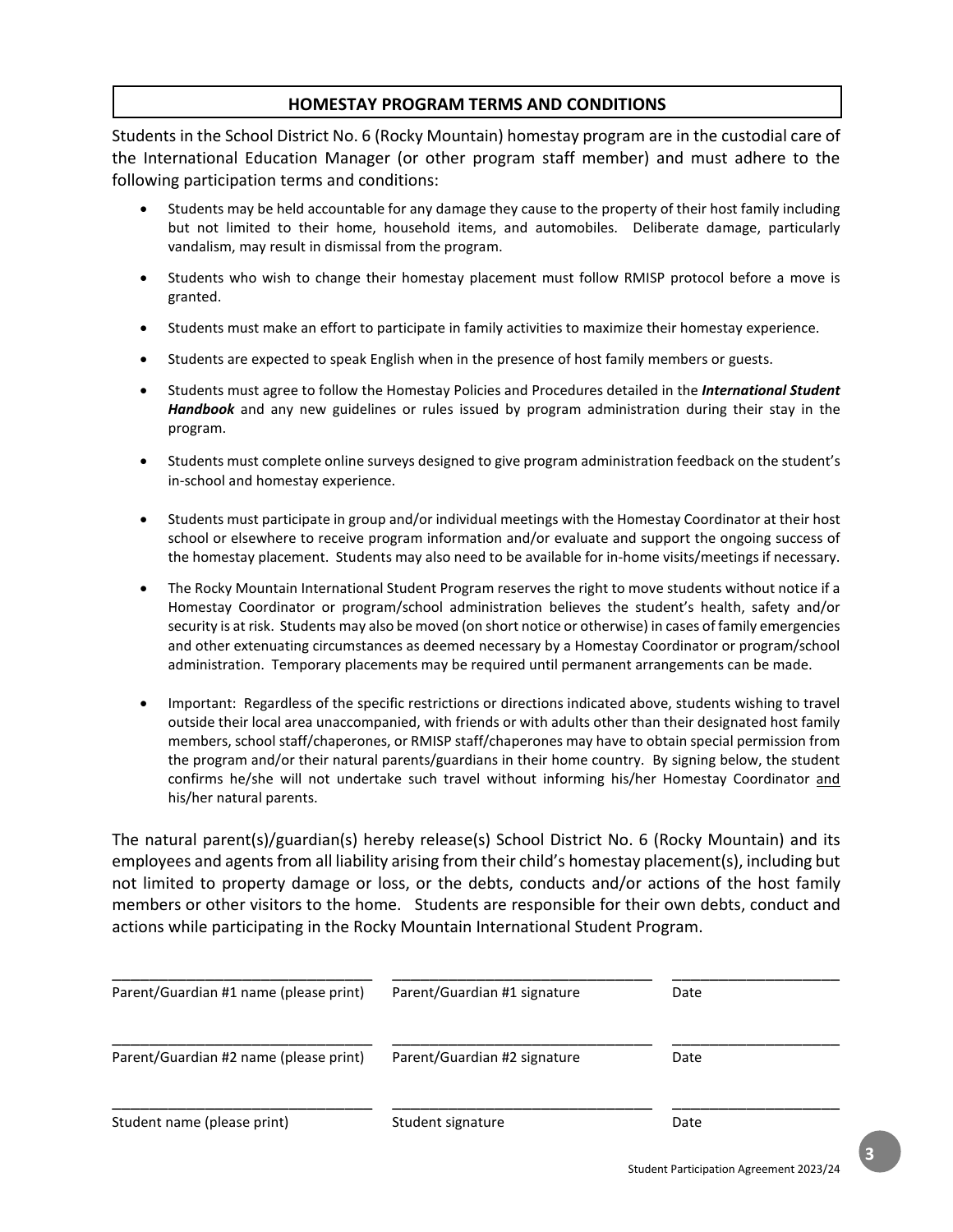## **HOMESTAY RULES AND RESPONSIBILITIES**

Students in Rocky Mountain International Student Program homestays must agree to abide by the following rules and accept the following responsibilities:

- show consideration, respect and tolerance to all host family members and their pets;
- not discuss the private matters of the host family outside the home unless it is with a program staff member and involves the safety and/or security of the student and/or someone else;
- always be suitably clothed in the presence of host family members;
- never touch host family members in an inappropriate manner;
- never use abusive or sexually-oriented language with host family members;
- not enter host family bedrooms without permission;
- not borrow money from host family members;
- respect household rules and follow curfews (as established by the host family, natural parents, and/or program);
- clean up after themselves in the home and keep their bedrooms neat and tidy;
- accept household duties (chores) that are assigned by host parent(s) as might be reasonably expected of a child of the same age and/or other children in the family;
- inform their host family if they will not be home for a meal or will arrive home late;
- consult with the host family before using household appliances or equipment and use them in ways that have been approved by the family;
- promptly reimburse the host family for damages to household items;
- use the telephone and/or Internet for reasonable lengths of time or as prescribed by natural parents, host parents, and/or Homestay Coordinator;
- never participate in the viewing of sexually explicit photos, movies, Internet sites or written materials while in the home and/or while using the host family's Internet connection;
- invite guests to the home only with the knowledge and permission of the host family;
- dating students are not allowed to visit each other's homes unless a host parent is present;
- ensure relationships comply with Canadian age-of-consent laws and are with other high school students;
- not purchase or possess weapons of any kind;
- be tolerant and respectful with regard to race, religion, gender and disabilities;
- never resort to physically threatening or violent behaviour.

| Parent/Guardian #1 name (please print) | Parent/Guardian #1 signature | Date |
|----------------------------------------|------------------------------|------|
| Parent/Guardian #2 name (please print) | Parent/Guardian #2 signature | Date |
| Student name (please print)            | Student signature            | Date |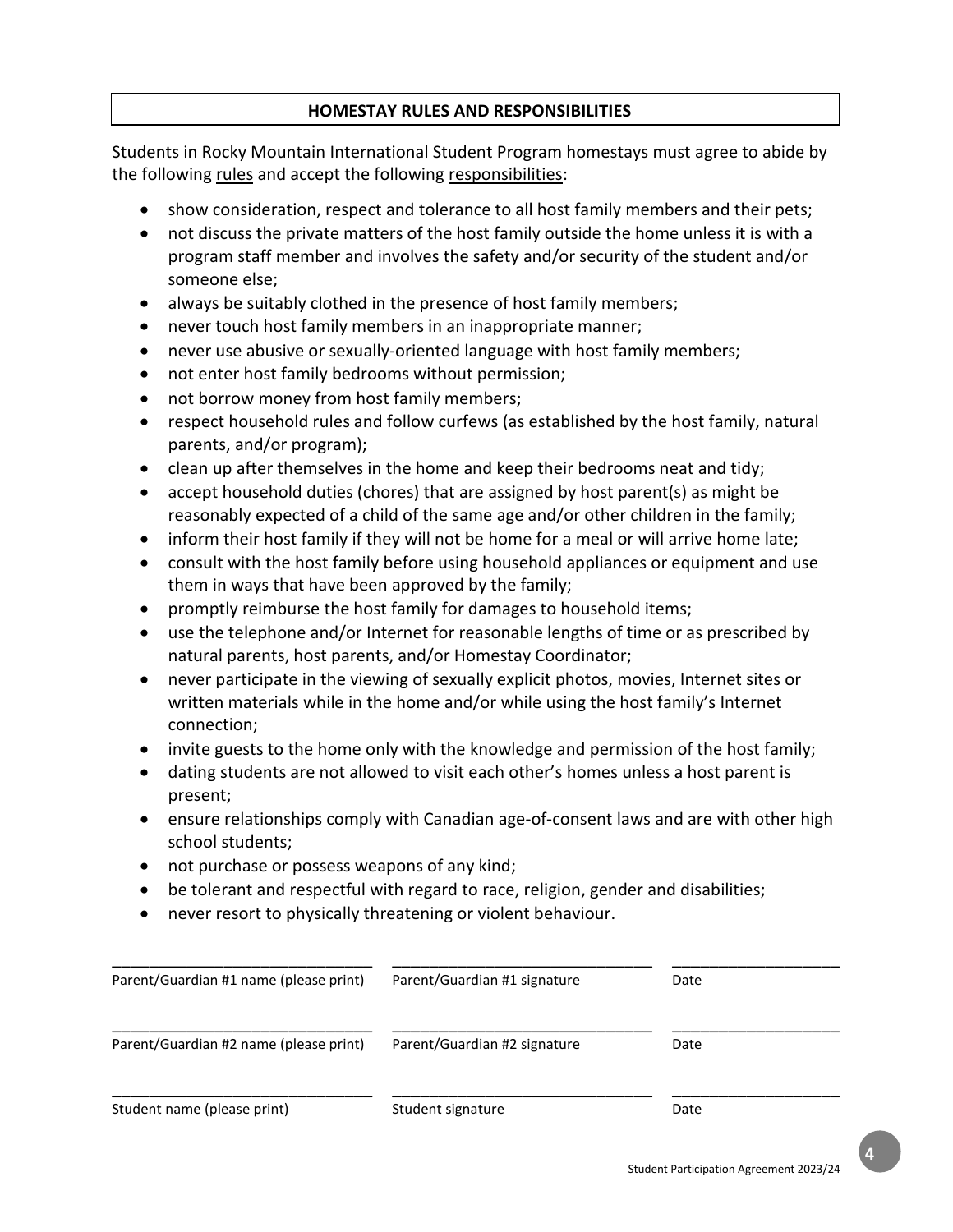#### **MEDIA RELEASE**

I hereby give permission to School District No. 6 (Rocky Mountain) to collect, keep, use and share photographs, videos, and images of me (student) / my son or daughter (parents) for use online or in print including but not limited to brochures, websites, newspapers, and social media.

| Parent/Guardian #1 name (please print) | Parent/Guardian #1 signature | Date |  |
|----------------------------------------|------------------------------|------|--|
| Parent/Guardian #2 name (please print) | Parent/Guardian #2 signature | Date |  |
| Student name (please print)            | Student signature            | Date |  |

#### **MEDICAL AUTHORITY AND RELEASE**

I/we, as parents of the student, do hereby authorize the School District staff and the homestay parent(s) to consent on behalf of my child to any necessary medical testing and treatment. I/we, as parents of the student, agree that if our child has a pre-existing medical condition, we must ensure that any required treatment for the condition is covered by the medical insurance provider, and should any medical insurance provider refuse to accept responsibility for any treatment received by my child, I/we will accept all financial responsibility related to any such treatment.

| Parent/Guardian #1 name (please print) | Parent/Guardian #1 signature | Date |  |
|----------------------------------------|------------------------------|------|--|
| Parent/Guardian #2 name (please print) | Parent/Guardian #2 signature | Date |  |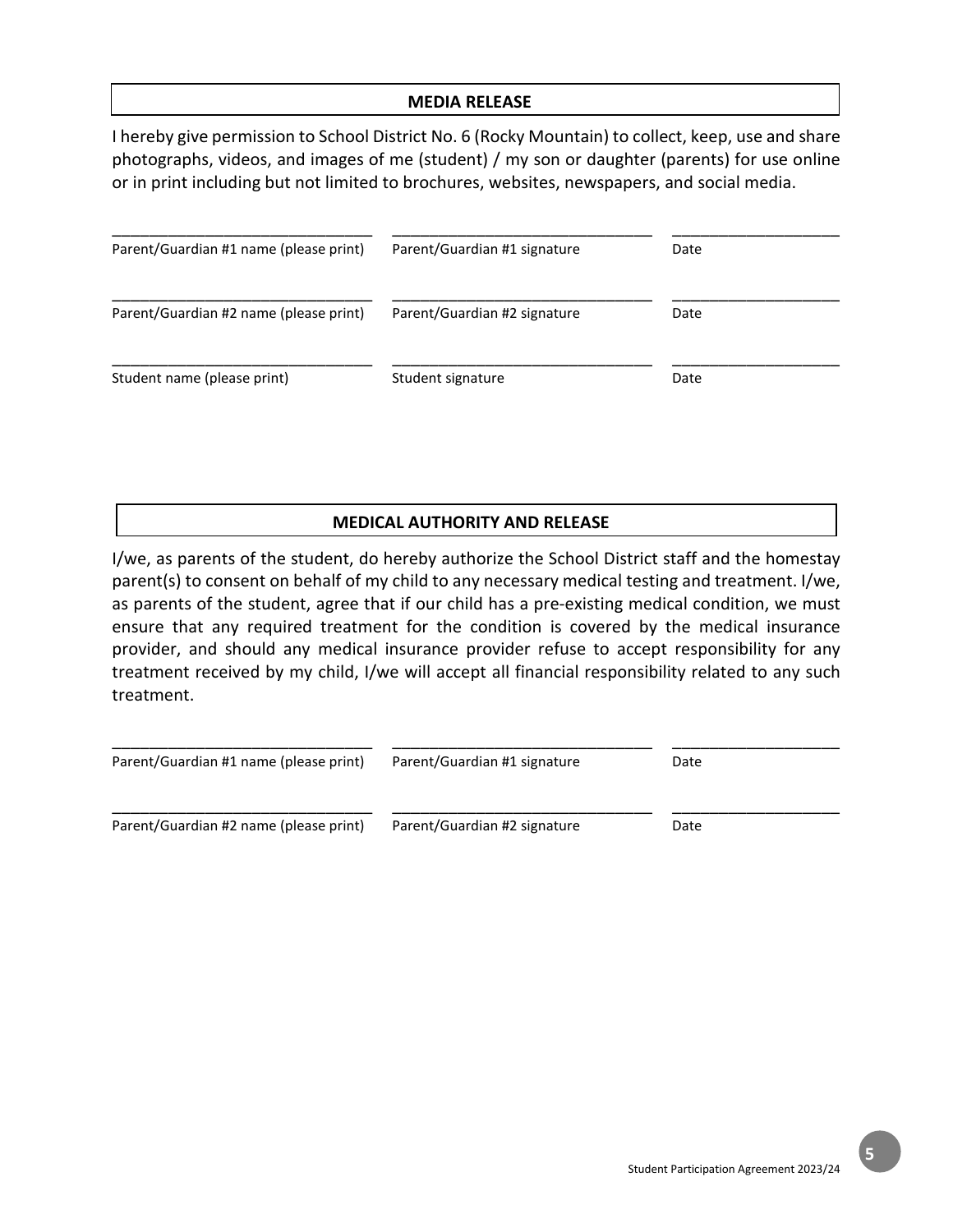## **PARTICIPATION TERMS AND CONDITIONS FOR PROGRAM ACTIVITIES, EVENTS, & TRIPS**

Students in the Rocky Mountain International Student Program (RMISP) will have the opportunity to participate in a wide variety of activities, events, and trips which require bus transportation and/or overnight stays in hotels, motels, or hostels. Parents and students must acknowledge and accept the following terms and conditions for participation:

- Students are responsible for keeping the bus clean and will not be permitted to get off the bus at any stop until the trip supervisors and/or driver assess the cleanliness of the bus
- Students must remain in their hotel room after CURFEW (10:00 PM unless otherwise stated) and must not leave their rooms without permission after that time except in the case of an emergency)
- Room assignments will vary depending on accommodation arrangements; students must be prepared to stay in a room with other students of the same gender and to share a double or queen-sized bed with another student of the same gender
- Students are ambassadors for their school, their host community, and their country; they are expected to behave appropriately and respectfully at all times and to follow the instructions of the trip supervisor(s)
- Students are responsible for reviewing the trip itinerary including the IMPORTANT NOTES section in advance of departure to ensure they are prepared for the trip and that they are accepting of the schedule
- Students will arrive at all meeting places and departure points on time or early

| Parent/Guardian #1 name (please print) | Parent/Guardian #1 signature | Date |
|----------------------------------------|------------------------------|------|
| Parent/Guardian #2 name (please print) | Parent/Guardian #2 signature | Date |
| Student name (please print)            | Student signature            | Date |

#### **NATURAL PARENT ACKNOWLEDGEMENTS**

Parents of students participating in the Rocky Mountain International Student Program must acknowledge and accept the following:

- 1) that RMISP has no control over labour disputes and cannot be held responsible or liable for any loss suffered by my son/daughter due to a strike or other job action that may result in the failure to deliver educational programming and/or related services/opportunities including but not limited to school sports teams, clubs, field trips, program activities, and/or homework support;
- 2) that RMISP cannot control the weather and/or other extraordinary or unforeseen circumstances or situations which may delay, prevent, or alter the delivery of school programming and/or program activities, events, or trips and cannot be held responsible or liable for any loss suffered by my son/daughter as a result; and
- 3) that the information in my son's/daughter's application documents will be shared with school district staff and his/her host family (prospective and confirmed) and may be shared with medical professionals, law enforcement, and/or government agencies as required to ensure his/her safety and well-being and/or to comply with the laws of British Columbia and Canada.

| Parent/Guardian #1 name (please print) | Parent/Guardian #1 signature | Date |  |
|----------------------------------------|------------------------------|------|--|
| Parent/Guardian #2 name (please print) | Parent/Guardian #2 signature | Date |  |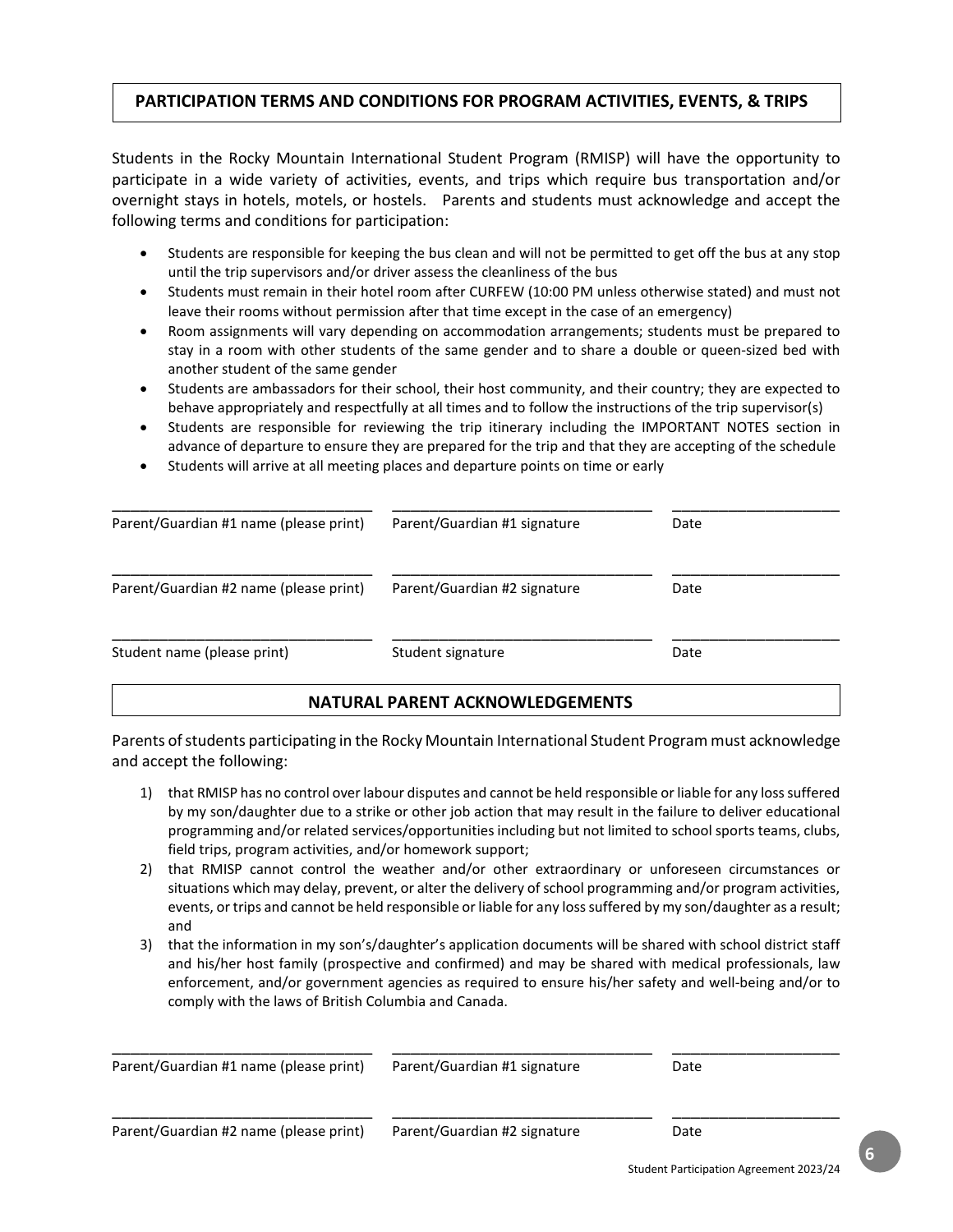## **NATURAL PARENT FINAL CONFIRMATIONS AND COMMITMENTS**

Parents of students participating in the Rocky Mountain International Student Program must confirm the following:

- 1) that my son/daughter has no history of criminal behaviour or sexual misconduct;
- 2) that my son/daughter does not have any undisclosed medical, mental, physical, or emotional challenges or conditions including but not limited to drug or alcohol abuse, self-harming behaviour, eating disorders, anxiety and depression;
- 3) that I will stay in regular contact with my son/daughter (weekly at minimum) for their duration of his/her stay in the program and immediately report any concerns about his/her health or wellbeing;
- 4) that the application form for my son/daughter as submitted to the program (directly or via an agency) is both accurate and complete;
- 5) that I will not permit my son/daughter to extend his/her stay in Canada beyond the 'approved departure dates' as indicated on the RMISP Mini Calendar.
- 6) that I will fly to Canada on short notice and at my own expense if requested by the program (and at its sole discretion) in the event of a medical emergency, mental health issue, legal problem, and/or program release/dismissal that requires me to accompany my son/daughter for the return trip to our home country; and
- 7) That my son/daughter will not be permitted to miss school for trips with friends or non-parental family members. Students may only travel during school holidays with friends or non-parental family members who are 25 years or older. Students may travel during school time and/or during school holidays with their host parents or natural parents.
- 8) that I know of no reason why my son/daughter cannot successfully participate in the Rocky Mountain International Student Program.

| Parent/Guardian #1 name (please print) | Parent/Guardian #1 signature | Date |  |
|----------------------------------------|------------------------------|------|--|
|                                        |                              |      |  |
| Parent/Guardian #2 name (please print) | Parent/Guardian #2 signature | Date |  |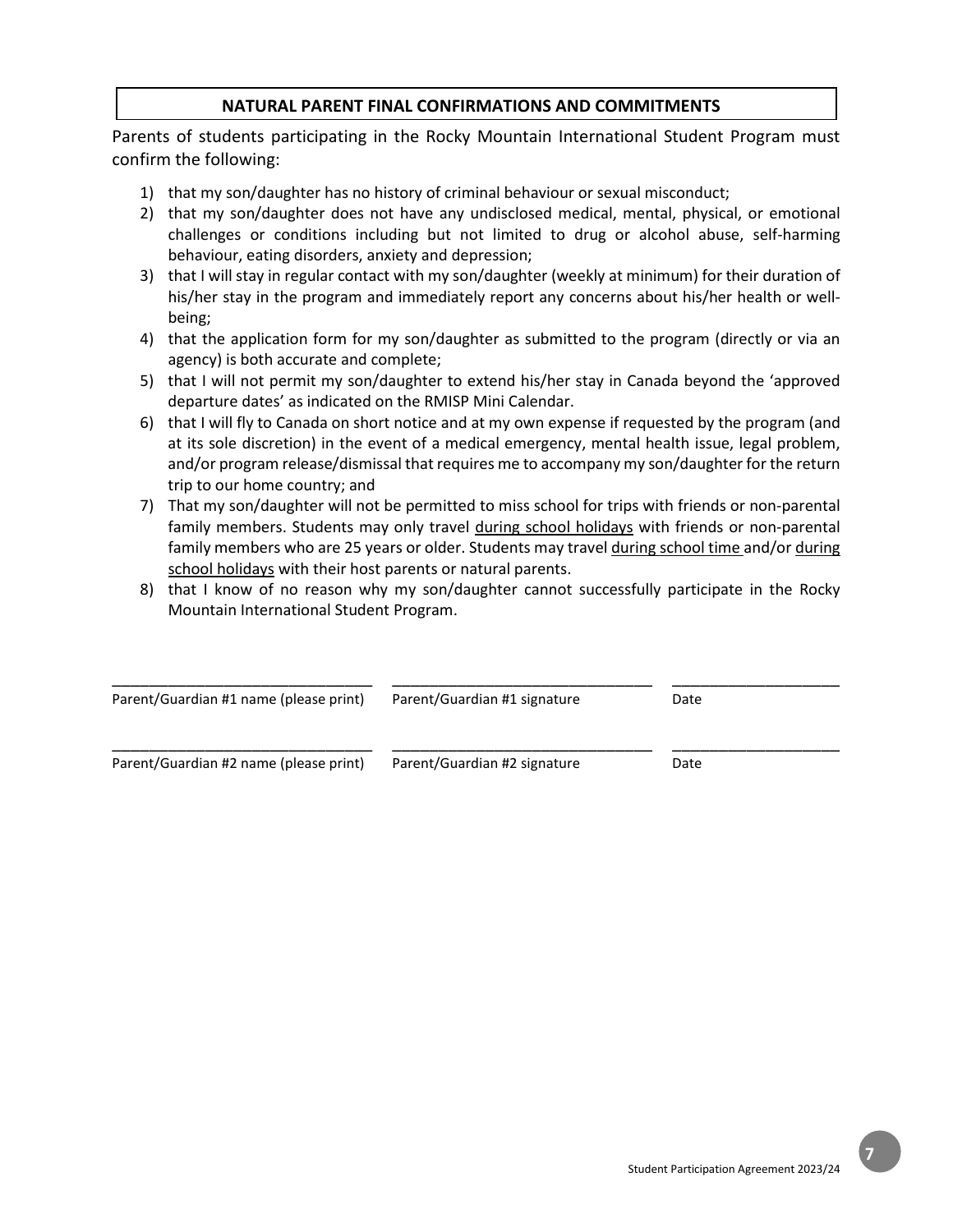

## **ROCKY MOUNTAIN INTERNATIONAL STUDENT PROGRAM**

8676 Highway 95A Kimberley, BC V1A 3M3 Canada Phone: 250-427-2245 Web: www.rminternational.ca | Email: info@rminternational.ca

# **COURSE PREFERENCE SHEET**

- NAME: \_\_\_\_\_\_\_\_\_\_\_\_\_\_\_\_\_\_\_\_\_\_\_\_\_\_\_\_\_\_\_\_\_ Grade: \_\_\_\_ School: \_\_\_\_\_\_\_\_\_\_\_\_\_\_\_\_\_\_\_
	- 1. Are there any courses you are REQUIRED to take (e.g. for your home school or for validation purposes)? If yes, please list them below. If not, skip to #2.

| <u> 2001 - Andrea Andrew American American American (</u> |  |
|-----------------------------------------------------------|--|
|                                                           |  |
| the contract of the contract of                           |  |
|                                                           |  |

2. Please list the courses you would like to take. Your preferences will be considered, but cannot be guaranteed due to timetable considerations, limits on class sizes, and other factors.

| I really want to take: | I would also like to try: |
|------------------------|---------------------------|
|                        |                           |
|                        |                           |
|                        |                           |
|                        |                           |
|                        |                           |

3. Please list the extra-curricular activities (sports teams and clubs) you are interested in below:

| I have a strong interest in: | I might also like to try: |
|------------------------------|---------------------------|
|                              |                           |
|                              |                           |
|                              |                           |

**IMPORTANT: We will do everything possible to provide your preferred classes and we hope you will have the ability to participate in your clubs and sports that interest you. However, please be aware that not all classes, clubs, and/or sports are available at all schools and may not run in both semesters or every year.**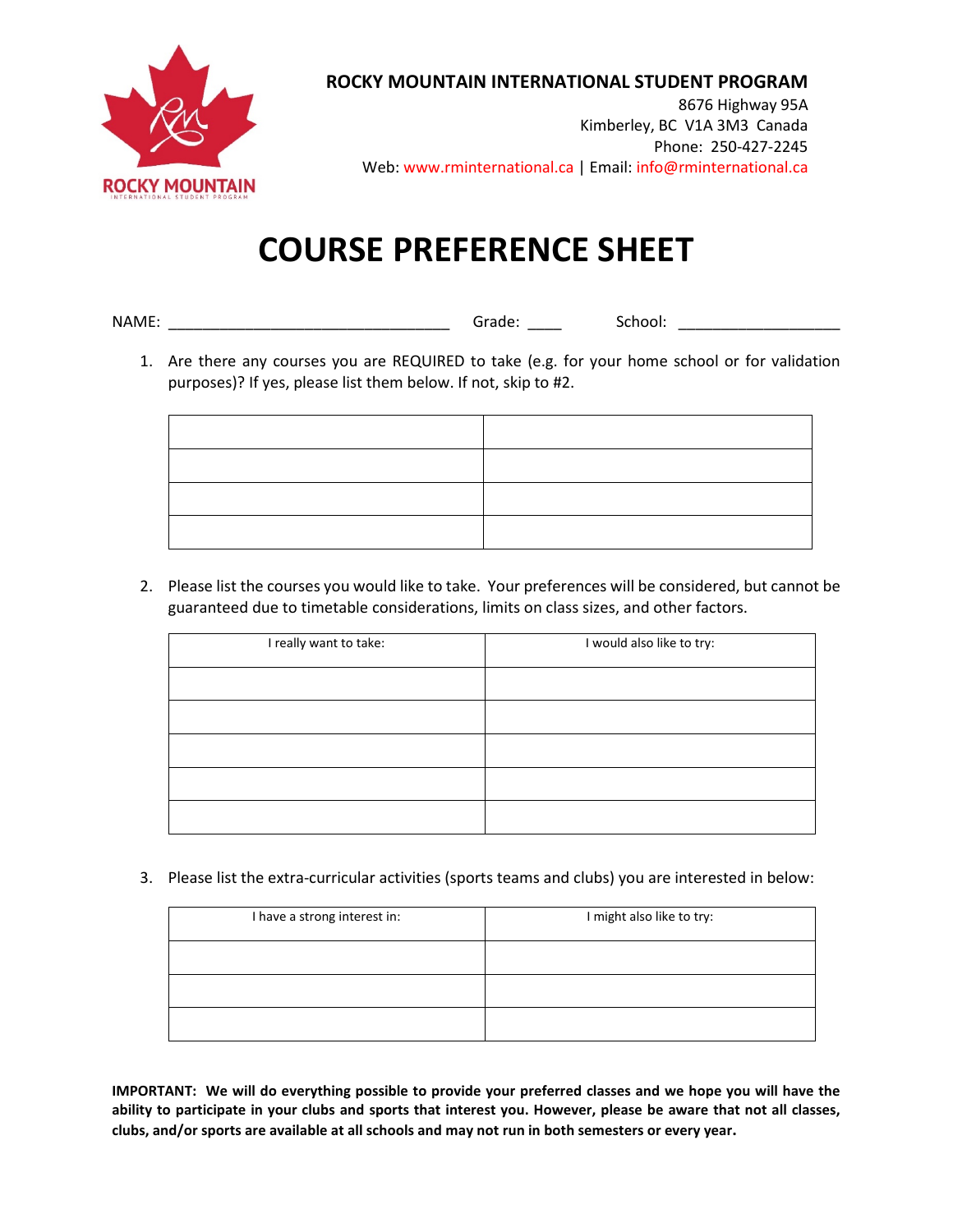

**ROCKY MOUNTAIN INTERNATIONAL STUDENT PROGRAM**

8676 Highway 95A Kimberley, BC V1A 3M3 Canada Phone: 250-427-2245 Web: rmwww.rminternational.ca | Email: info@rminternational.ca

## **HIGH-RISK ACTIVITIES WAIVER FORM**

We/I, parent(s) of \_\_\_\_\_\_\_\_\_\_\_\_\_\_\_\_\_\_\_\_\_\_\_\_\_\_\_\_\_\_\_\_\_\_\_\_\_\_\_\_\_\_\_\_\_ understand that our/my child may have the opportunity to participate in one or more high-risk activities with *a responsible adult (age 25 or older)* while in Canada. These activities could take place multiple times throughout your child's stay in Canada.

School District No. 6 (Rocky Mountain) cannot give its approval for your child to participate in these activities, which are not part of the educational program/agreement that your child or you, as his/her parent(s), have with this school district. You may consent to your child's participation in these activities by signing below. In so doing, you agree to indemnify and hold harmless School District No. 6 (Rocky Mountain), its employees, and its host families. You further acknowledge that these activities are not recommended, approved, or in any way arranged or supervised by School District No. 6 (Rocky Mountain).

Please initial beside the high-risk activity you allow your child to participate in and sign below to confirm you have read this letter, and that you understand and accept that your child's participation in these activities is solely your responsibility and completely at your discretion.

| Parental<br>initials | <b>High-risk activities requiring</b><br>natural parent consent | Parental<br>initials | High-risk activities requiring natural<br>parent consent      |
|----------------------|-----------------------------------------------------------------|----------------------|---------------------------------------------------------------|
|                      | Back-country skiing                                             |                      | Quadding (ATVs)                                               |
|                      | Backpacking (back-country<br>hiking/camping)                    |                      | Waterskiing, Wakeboarding,<br>Kneeboarding, Tubing, Seadooing |
|                      | <b>Bungee jumping</b>                                           |                      | Indoor rock climbing                                          |
|                      | Cliff jumping                                                   |                      | Outdoor rock climbing                                         |
|                      | Dirt biking                                                     |                      | Skiing/snowboarding                                           |
|                      | Horseback riding                                                |                      | Snowmobiling                                                  |
|                      | Hunting                                                         |                      | Target shooting                                               |
|                      | Mountain biking                                                 |                      | Trampoline parks                                              |
|                      | Paragliding                                                     |                      | Whitewater or sea kayaking and rafting                        |
|                      | Ziplining/high-ropes park                                       |                      |                                                               |

| Parent/Guardian #1 name (please print)                                                                                                       | Parent/Guardian #1 signature | Date |
|----------------------------------------------------------------------------------------------------------------------------------------------|------------------------------|------|
| Parent/Guardian #2 name (please print)                                                                                                       | Parent/Guardian #2 signature | Date |
| Agent name (please print)<br>*Agents: Please make sure that the natural parents read, understand, and agree with the terms of this document. | Agent signature              | Date |